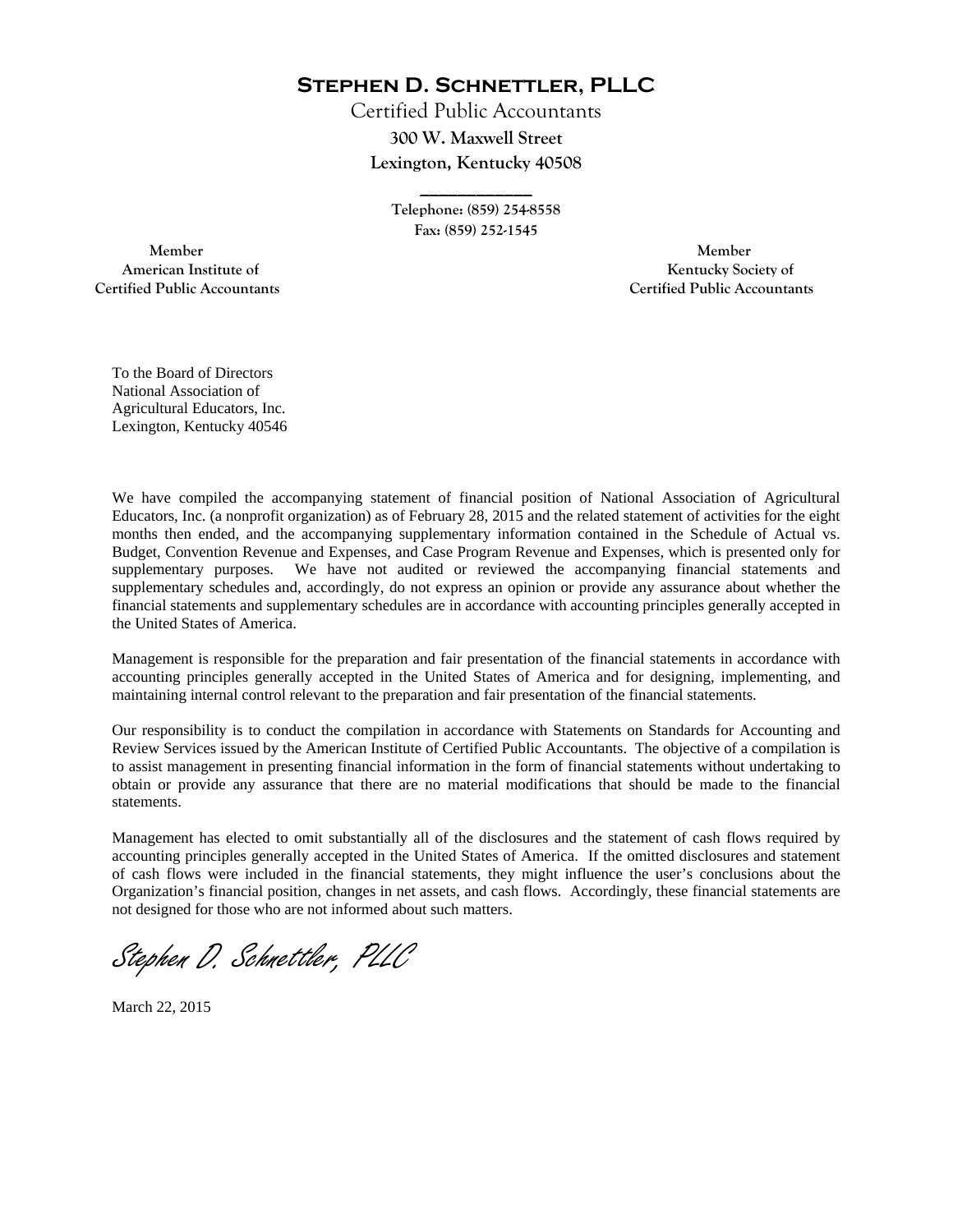# NATIONAL ASSOCIATION OF AGRICULTURAL EDUCATORS, INC. **Statement of Financial Position** February 28, 2015

| <b>ASSETS</b>                         |                 |
|---------------------------------------|-----------------|
| Cash on deposit                       | \$<br>170,711   |
| Investments - operating fund          | 612,524         |
| Investments - life membership fund    | 212,945         |
| Investments - reserve fund            | 2,723           |
| Accounts receivable                   | 218,080         |
| Prepaid expenses                      | 396,455         |
| Property and equipment - CASE         | 703             |
| Property and equipment                | 8,706           |
| <b>TOTAL ASSETS</b>                   | \$<br>1,622,847 |
| <b>LIABILITIES AND NET ASSETS</b>     |                 |
| <b>LIABILITIES</b>                    |                 |
| Accounts payable                      | \$<br>9,970     |
| Accrued leave payable                 | 33,802          |
| Other current liabilities             | 7,321           |
| <b>TOTAL LIABILITIES</b>              | 51,093          |
| <b>NET ASSETS</b>                     |                 |
| Unrestricted net assets:              |                 |
| Current operation                     | 1,122,513       |
| Board designated for special purposes | 207,325         |
| Temporarily restricted net assets     | 480             |
| <b>CASE Project</b>                   | 241,436         |
| <b>TOTAL NET ASSETS</b>               | 1,571,754       |
| TOTAL LIABILITIES AND NET ASSETS      | \$<br>1,622,847 |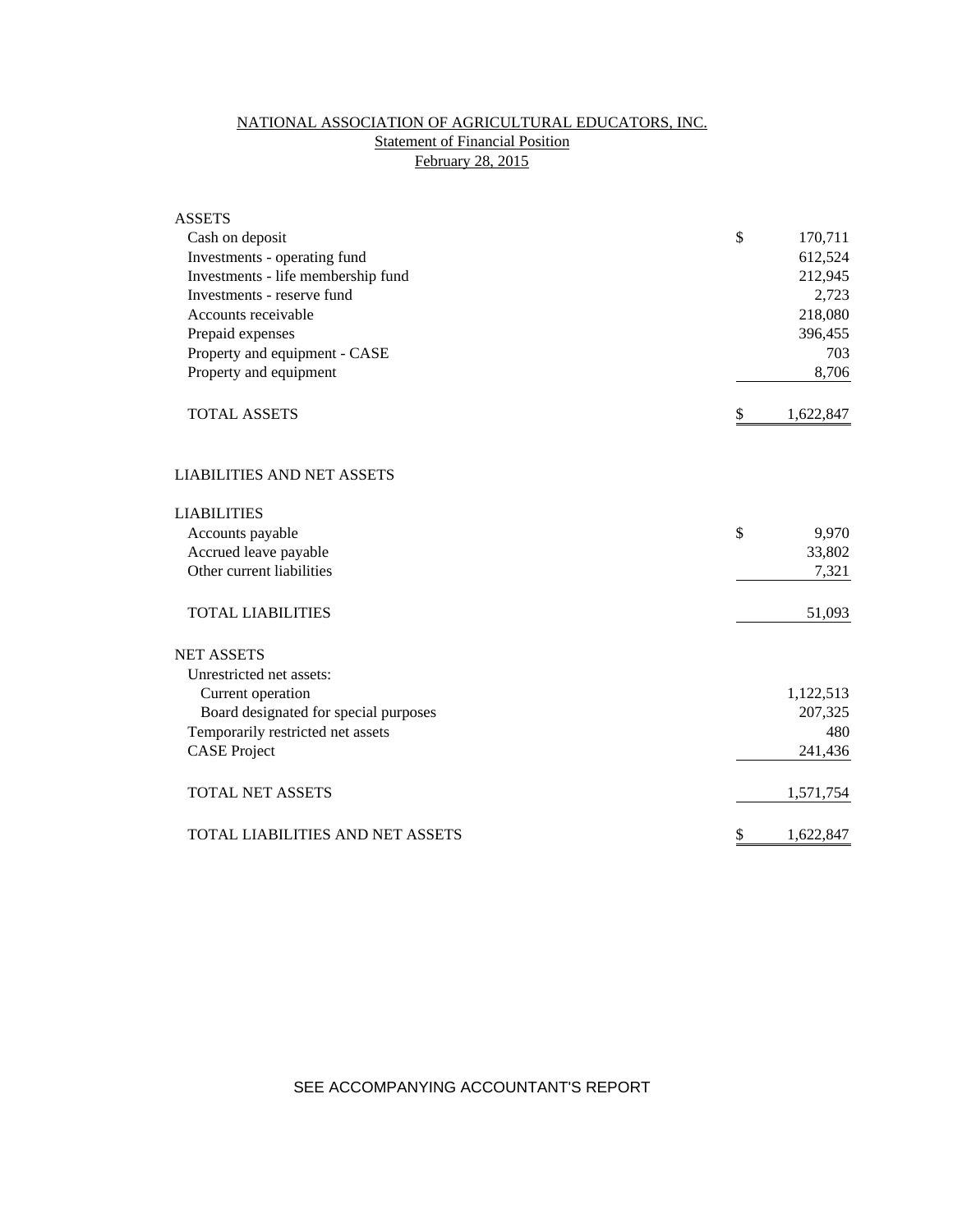## NATIONAL ASSOCIATION OF AGRICULTURAL EDUCATORS, INC. Statement of Activities

For the Eight Months ended February 28, 2015

|                                          |         | Unrestricted |       |            |             |    |           |                 |
|------------------------------------------|---------|--------------|-------|------------|-------------|----|-----------|-----------------|
|                                          | Current |              | Board |            | Temporarily |    | CASE      |                 |
|                                          |         | Operations   |       | Designated | Restricted  |    | Project   | Total           |
| Revenue, Gains and Losses                |         |              |       |            |             |    |           |                 |
| Membership dues                          | \$      | 380,381      | \$    | 4.170      | \$          | \$ |           | \$<br>384,551   |
| Convention registration                  |         | 108,443      |       |            |             |    |           | 108,443         |
| Sponsorship and awards                   |         | 10,850       |       |            |             |    |           | 10,850          |
| Merchandise sales                        |         | 1,360        |       |            |             |    |           | 1,360           |
| Contributions                            |         |              |       |            | 480         |    |           | 480             |
| Management fees                          |         | 34,096       |       |            |             |    |           | 34,096          |
| Net realized and unrealized              |         |              |       |            |             |    |           |                 |
| gains (losses) on securities             |         | 43,897       |       |            |             |    |           | 43,897          |
| Interest and dividends                   |         | 339          |       |            |             |    |           | 339             |
| FFA Foundation projects                  |         | 177,547      |       |            |             |    |           | 177,547         |
| CASE Program income                      |         |              |       |            |             |    | 1,214,974 | 1,214,974       |
| Other income                             |         | 316,882      |       |            |             |    |           | 316,882         |
| Total Revenue, Gaines and Losses         |         | 1,073,795    |       | 4,170      | 480         |    | 1,214,974 | 2,293,419       |
| Net Assets Released from Restrictions    |         |              |       |            |             |    |           |                 |
| <b>Total Revenue, Gains and Losses</b>   |         |              |       |            |             |    |           |                 |
| and Reclassifications                    |         | 1,073,795    |       | 4,170      | 480         |    | 1,214,974 | 2,293,419       |
| Expenses                                 |         |              |       |            |             |    |           |                 |
| General expenses                         |         | 573,907      |       |            |             |    |           | 573,907         |
| FFA Foundation projects                  |         | 47,517       |       |            |             |    |           | 47,517          |
| <b>CASE Program expenses</b>             |         |              |       |            |             |    | 1,163,263 | 1,163,263       |
| Convention expenses                      |         | 35,796       |       |            |             |    |           | 35,796          |
|                                          |         |              |       |            |             |    |           |                 |
| Total expenses                           |         | 657,220      |       |            |             |    | 1,163,263 | 1,820,483       |
| <b>INCREASE (DECREASE) IN NET ASSETS</b> |         | 416,575      |       | 4,170      | 480         |    | 51,711    | 472,936         |
| NET ASSETS AT BEGINNING OF PERIOD        |         | 705,938      |       | 203,155    |             |    | 189,725   | 1,098,818       |
| NET ASSETS AT END OF PERIOD              | \$      | 1,122,513    | \$    | 207,325    | \$<br>480   | \$ | 241,436   | \$<br>1,571,754 |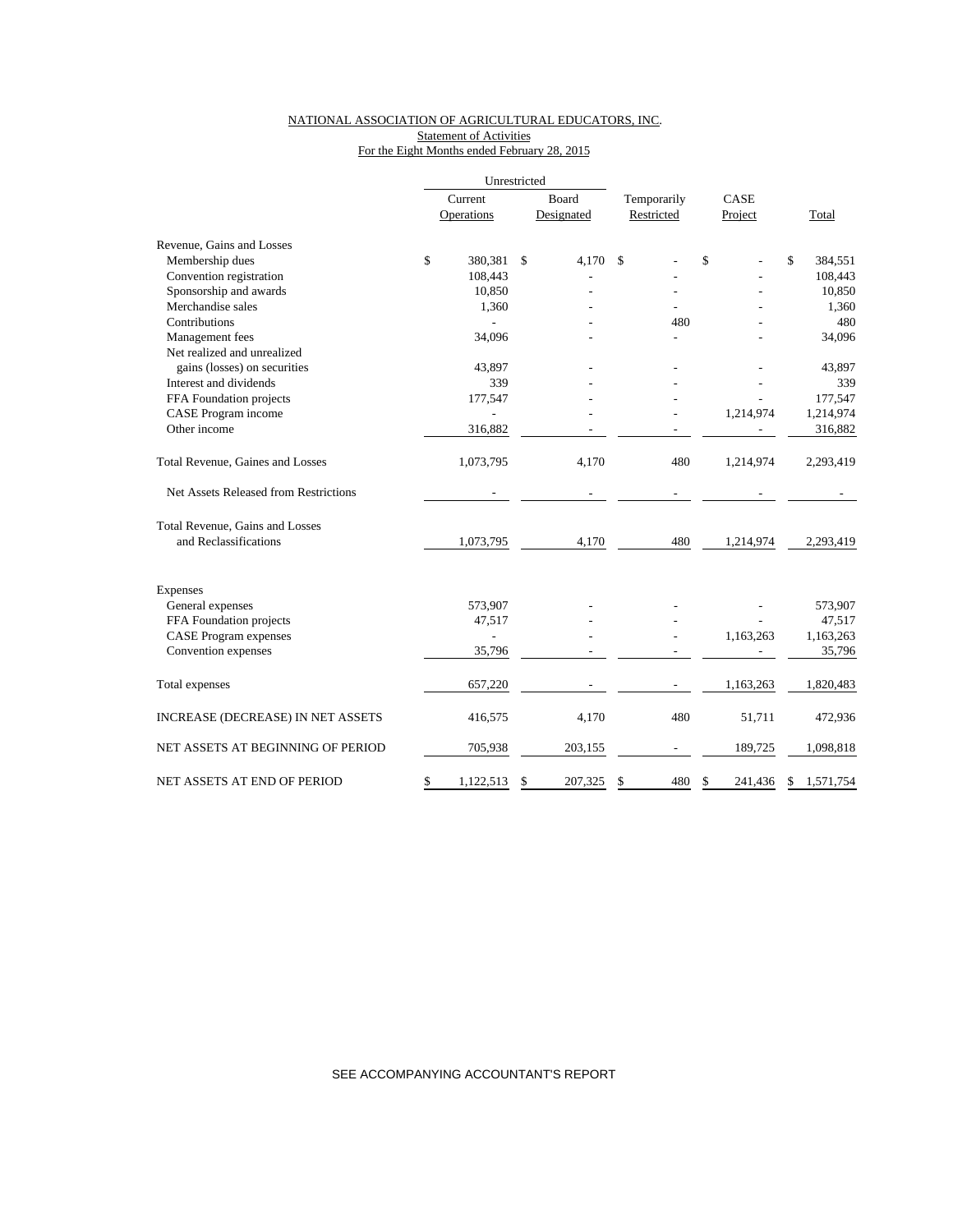## NATIONAL ASSOCIATION OF AGRICULTURAL EDUCATORS, INC.

Schedule of Actual vs. Budget

|                                                               | <b>MONTH</b><br><b>ACTUAL</b> | <b>MONTH</b><br><b>BUDGET</b>     | <b>MONTH</b><br><b><i>SVARIANCE</i></b>    | YEAR TO DATE<br><b>ACTUAL</b>      | <b>YEAR</b><br><b>BUDGET</b>       | <b>YEAR</b><br><b>SVARIANCE</b> |
|---------------------------------------------------------------|-------------------------------|-----------------------------------|--------------------------------------------|------------------------------------|------------------------------------|---------------------------------|
| <b>REVENUE</b>                                                |                               |                                   |                                            |                                    |                                    |                                 |
| Member dues                                                   | \$<br>10,480                  | \$<br>31,385                      | \$<br>$(20,905)$ \$                        | 373,151 \$                         | 376,615 \$                         | (3, 464)                        |
| Corporate membership dues                                     |                               | 2,500                             | (2,500)                                    | 11,400                             | 30,000                             | (18,600)                        |
| <b>NSTA Dues</b>                                              | L.                            | $\blacksquare$                    | $\omega$                                   | ÷,                                 | $\overline{\phantom{a}}$           |                                 |
| Delmar scholarships                                           |                               | 625                               | (625)                                      |                                    | 7,500                              | (7,500)                         |
| Freshman scholarships                                         | ä,                            | ÷,                                | ÷,                                         | $\sim$                             | $\blacksquare$                     |                                 |
| Foundation management fees                                    | (1, 432)                      | 7,083                             | (8, 515)                                   | 34,096<br>$\overline{\phantom{a}}$ | 85,000                             | (50, 904)                       |
| MBNA affinity credit card program                             | $\blacksquare$<br>L.          | $\overline{\phantom{a}}$          | $\overline{\phantom{a}}$<br>$\blacksquare$ | $\overline{\phantom{a}}$           | $\overline{\phantom{a}}$           |                                 |
| Toyota vehicle lease management fee<br>Interest and dividends | 313                           | $\overline{\phantom{a}}$<br>1,667 | (1, 354)                                   | 339                                | $\overline{\phantom{a}}$<br>20,000 | (19,661)                        |
| Net realized and unrealized                                   |                               |                                   |                                            |                                    |                                    |                                 |
| gains (losses) on securities                                  | 36,457                        | $\overline{\phantom{a}}$          | 36,457                                     | 43,897                             | $\overline{\phantom{a}}$           | 43,897                          |
| Merchandise sales                                             | L.                            | 708                               | (708)                                      | 1,360                              | 8,500                              | (7, 140)                        |
| Investment income, Life Fund                                  | $\overline{a}$                | 42                                | (42)                                       | $\Box$                             | 500                                | (500)                           |
| Contributions, Legislative Fund                               |                               | $\overline{\phantom{a}}$          | ÷.                                         | 480                                | $\overline{\phantom{a}}$           | 480                             |
| Miscellaneous income                                          | $\overline{a}$                | 417                               | (417)                                      | 1,271                              | 5,000                              | (3,729)                         |
| Scholarship raffle proceeds                                   | ä,                            | 125                               | (125)                                      | $\overline{\phantom{a}}$           | 1,500                              | (1,500)                         |
| National Teach Ag Campaign                                    | 544                           | 13,833                            | (13,289)                                   | 96,363                             | 166,000                            | (69, 637)                       |
| Teacher Ag non-foundation revenue                             | L.                            | $\overline{\phantom{a}}$          | $\blacksquare$                             | 3,116                              | $\blacksquare$                     | 3,116                           |
| Teacher crisis fund                                           | L.                            | $\overline{\phantom{a}}$          | ÷,                                         | 1,713                              | $\overline{\phantom{a}}$           | 1,713                           |
| <b>BFRDP</b> Grant                                            | L.                            | 2,500                             | (2,500)                                    | 12,797                             | 30,000                             | (17,203)                        |
| AEM business manager stipend                                  |                               | 333                               | (333)                                      | $\Box$                             | 4,000                              | (4,000)                         |
| <b>AEM</b> subscriptions                                      | $\overline{a}$                | L,                                | ä,                                         | 10                                 | $\sim$                             | 10                              |
| Webinar revenue                                               | L.                            | L.                                | ÷,                                         | L.                                 | $\overline{\phantom{a}}$           | $\overline{a}$                  |
| DuPont Agrisciense                                            | 14,200                        | Ē,                                | 14,200                                     | 80,919                             | $\sim$                             | 80,919                          |
| <b>NPS</b>                                                    |                               |                                   | ÷,                                         |                                    |                                    |                                 |
| State website development                                     |                               | ÷,                                | $\overline{a}$                             | $\overline{\phantom{a}}$           |                                    | $\overline{a}$                  |
| Hurricane relief                                              |                               | L.                                |                                            |                                    |                                    | $\blacksquare$                  |
| Credit card revenue                                           |                               | ÷,                                |                                            |                                    | $\sim$                             |                                 |
| F <sub>2F</sub> revenue                                       |                               | L,                                | ÷,                                         | $\overline{\phantom{a}}$           | 15,000                             | (15,000)                        |
| CASE management fee                                           |                               | 2,000                             | (2,000)                                    | ÷,                                 | 24,000                             | (24,000)                        |
| Council MMM management fee                                    |                               | 417                               | (417)                                      | ÷,                                 | 5,000                              | (5,000)                         |
| COP                                                           | $\overline{a}$                | $\overline{\phantom{a}}$          | $\omega$                                   | 59,860                             | 24,600                             | 35,260                          |
| FFA Foundation project - TTTK                                 |                               | 3,875                             | (3,875)                                    | 68,245                             | 46,500                             | 21,745                          |
| FFA Foundation project - OPAP                                 | $\overline{a}$                | 1,000                             | (1,000)                                    | 7,981                              | 12,000                             | (4,019)                         |
| FFA Foundation project - OMSP                                 |                               | 1,000                             | (1,000)                                    | 10,944                             | 12,000                             | (1,056)                         |
| FFA Foundation project - OT                                   | $\overline{a}$                | 917                               | (917)                                      | 12,677                             | 11,000                             | 1,677                           |
| FFA Foundation project - OYM                                  | ÷,                            | 917                               | (917)                                      | 14,813                             | 11,000                             | 3,813                           |
| FFA Foundation project - Lifetime Achievement                 | $\overline{a}$                | 208                               | (208)                                      | 19,625                             | 2,500                              | 17,125                          |
| FFA Foundation project - Outstanding Service Citation         | ÷,                            | 205                               | (205)                                      | 975                                | 2,460                              | (1,485)                         |
| FFA Foundation teacher workshop                               | 1,432                         | 958                               | 474                                        | 5,001                              | 11,500                             | (6, 499)                        |
| FFA Foundation internet café                                  |                               | $\overline{\phantom{a}}$          | $\blacksquare$                             |                                    |                                    |                                 |
| FFA Foundation Pfizer classroom                               | $\overline{a}$                | ÷,                                | $\overline{\phantom{a}}$                   | $\sim$                             | $\sim$                             | $\overline{\phantom{a}}$        |
| FFA Foundation Regional Grants Revenue                        |                               | 1,500                             | (1,500)                                    |                                    | 18,000                             | (18,000)                        |
| FFA Foundation Agriscience Teacher                            |                               | 1,562                             | (1, 562)                                   | 10,368                             | 18,740                             | (8, 372)                        |
| FFA Foundation NATAA/NAII                                     | L.                            | 10,000                            | (10,000)                                   | $\overline{\phantom{a}}$           | 120,000                            | (120,000)                       |
| FFA Foundation project - XLR8                                 |                               | 2,000                             | (2,000)                                    | 26,918                             | 24,000                             | 2,918                           |
| CASE program net income                                       | (9,278)                       |                                   | (9,278)                                    | 51,711                             |                                    | 51,711                          |
| Convention net income                                         | $\overline{\phantom{a}}$      | 4,587                             | (4, 587)                                   | 144,330                            | 48,050                             | 96,280                          |
| TOTAL REVENUE                                                 | 52,716                        | 92,364                            | (39, 648)                                  | 1,094,360                          | 1,140,965                          | (46, 605)                       |
|                                                               |                               |                                   |                                            |                                    |                                    |                                 |
| EXPENSES                                                      |                               |                                   |                                            |                                    |                                    |                                 |
| Salaries                                                      | 22,791                        | 28,050                            | (5,259)                                    | 233,377                            | 336,594                            | (103, 217)                      |
| Taxes and benefits                                            | 5,858                         | 7,037                             | (1,179)                                    | 51,746                             | 84,448                             | (32,702)                        |
| Computer service                                              |                               | 625                               | (625)                                      | 5,416                              | 7,500                              | (2,084)                         |
| Telephone                                                     | 113                           | 333                               | (220)                                      | 1,413                              | 4,000                              | (2,587)                         |
| Accounting                                                    | 650                           | 1,317                             | (667)                                      | 5,200                              | 15,800                             | (10,600)                        |
| Depreciation                                                  | 249                           | 333                               | (84)                                       | 1,994                              | 4,000                              | (2,006)                         |
| Rent                                                          | $\blacksquare$                | 625                               | (625)                                      | $\blacksquare$                     | 7,500                              | (7,500)                         |
| Insurance                                                     | 1,379                         | 542                               | 837                                        | 6,931                              | 6,500                              | 431                             |
| Legal                                                         | $\overline{a}$                | 83                                | (83)                                       | $\Box$                             | 1,000                              | (1,000)                         |
| Office Supplies                                               | 20                            | 667                               | (647)                                      | 1,259                              | 8,000                              | (6,741)                         |
| Bank charges and investment fees                              |                               | 8                                 | (8)                                        | 3,946                              | 100                                | 3,846                           |
| Printing, general                                             | $\overline{a}$                | 417                               | (417)                                      | 1,365                              | 5,000                              | (3,635)                         |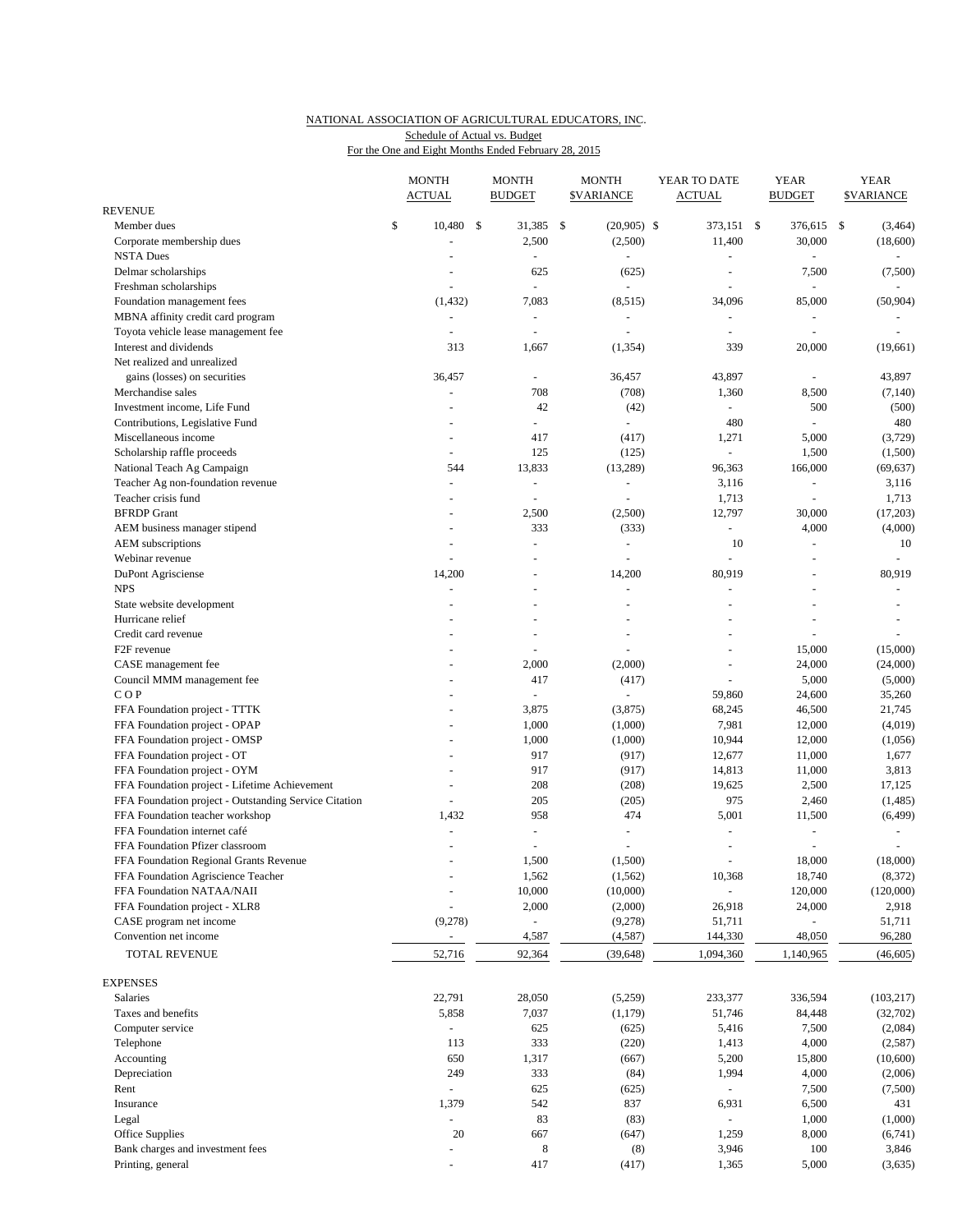#### NATIONAL ASSOCIATION OF AGRICULTURAL EDUCATORS, INC.

Schedule of Actual vs. Budget

| For the One and Eight Months Ended February 28, 2015 |  |
|------------------------------------------------------|--|
|                                                      |  |

|                                                       | <b>MONTH</b><br><b>ACTUAL</b> | <b>MONTH</b><br><b>BUDGET</b> | <b>MONTH</b><br><b><i>SVARIANCE</i></b> | YEAR TO DATE<br><b>ACTUAL</b> | <b>YEAR</b><br><b>BUDGET</b> | <b>YEAR</b><br><b>SVARIANCE</b> |
|-------------------------------------------------------|-------------------------------|-------------------------------|-----------------------------------------|-------------------------------|------------------------------|---------------------------------|
| Staff training                                        |                               | 42                            | (42)                                    |                               | 500                          | (500)                           |
| Taxes and licenses                                    |                               | 8                             | (8)                                     | $\overline{\phantom{a}}$      | 100                          | (100)                           |
| Membership and contributions                          |                               | 1,417                         | (1, 417)                                | 17,047                        | 17,000                       | 47                              |
| Travel, staff                                         |                               | 2,083                         | (2,083)                                 | 707                           | 25,000                       | (24, 293)                       |
| Promotion and marketing                               |                               | 1,000                         | (1,000)                                 | 2,534                         | 12,000                       | (9, 466)                        |
| Merchandise and diaries                               |                               | 500                           | (500)                                   | 1,999                         | 6,000                        | (4,001)                         |
| Photocopying                                          |                               | 8                             | (8)                                     |                               | 100                          | (100)                           |
| Postage, general                                      |                               | 500                           | (500)                                   | 1,169                         | 6,000                        | (4, 831)                        |
| Professional liability insurance                      |                               | 3,041                         | (3,041)                                 | 36,810                        | 36,495                       | 315                             |
| Public relations                                      |                               | 83                            | (83)                                    | $\mathbf{r}$                  | 1,000                        | (1,000)                         |
| Scholarships                                          |                               | 813                           | (813)                                   | 11,250                        | 9,750                        | 1,500                           |
| Travel, regional secretaries                          | 401                           | 1,167                         | (766)                                   | 4,865                         | 14,000                       | (9, 135)                        |
|                                                       | 685                           | 2,917                         |                                         | 9,458                         | 35,000                       |                                 |
| Travel, board of directors                            |                               |                               | (2, 232)                                |                               |                              | (25, 542)                       |
| Nat'l Teach Ag Campaign                               | 6,713                         | 11,167                        | (4, 454)                                | 112,176                       | 134,000                      | (21, 824)                       |
| FFA Foundation project - TTTK                         |                               | 3,875                         | (3,875)                                 | 5,318                         | 46,500                       | (41, 182)                       |
| FFA Foundation project - OPAP                         | $\overline{a}$                | 1,000                         | (1,000)                                 | 2,219                         | 12,000                       | (9,781)                         |
| FFA Foundation project - OMSP                         |                               | 1,000                         | (1,000)                                 | 2,011                         | 12,000                       | (9,989)                         |
| FFA Foundation project - OT                           |                               | 917                           | (917)                                   | 1,864                         | 11,000                       | (9,136)                         |
| FFA Foundation project - OYM                          |                               | 917                           | (917)                                   | 304                           | 11,000                       | (10,696)                        |
| FFA Foundation project - Lifetime achievement         |                               | 208                           | (208)                                   | 15,000                        | 2,500                        | 12,500                          |
| FFA Foundation project - Outstanding service citation |                               | 205                           | (205)                                   | $\Box$                        | 2,460                        | (2,460)                         |
| FFA Foundation project - Smart Edge                   |                               | ÷,                            | ÷,                                      |                               |                              |                                 |
| FFA Foundation teacher workshop                       | 1,432                         | 958                           | 474                                     | 6,851                         | 11,500                       | (4,649)                         |
| FFA Foundation internet café                          | L.                            | $\bar{\phantom{a}}$           | $\overline{a}$                          | $\omega$                      | $\overline{a}$               |                                 |
| FFA Foundation Pfizer Classroom                       |                               | ÷,                            | $\overline{a}$                          |                               | ÷,                           |                                 |
| FFA Foundation Regional Grants                        |                               | 1,500                         | (1,500)                                 | 3,000                         | 18,000                       | (15,000)                        |
| FFA Foundation Agrisciense Teachers                   |                               | 1,562                         | (1, 562)                                | 10,950                        | 18,740                       | (7,790)                         |
| FFA Foundation NATAA/NAII                             |                               | $\overline{a}$                | ä,                                      | $\overline{\phantom{a}}$      | $\overline{a}$               |                                 |
| FFA Foundation XLR8                                   |                               | 2,000                         | (2,000)                                 | 5,763                         | 24,000                       | (18, 237)                       |
| DuPont Agriscience                                    |                               | ÷,                            | ÷,                                      | 4,357                         | $\overline{\phantom{a}}$     | 4,357                           |
| <b>GMAC</b> SmartEdge program                         |                               | $\sim$                        | $\overline{\phantom{a}}$                | $\omega$                      |                              | $\overline{a}$                  |
| NPS expense                                           |                               | 833                           | (833)                                   | $\overline{\phantom{a}}$      | 10,000                       | (10,000)                        |
| Webinar expense                                       |                               | 100                           | (100)                                   | 601                           | 1,200                        | (599)                           |
| Teacher crisis fund                                   | 500                           | $\overline{a}$                | 500                                     | 3,000                         |                              | 3,000                           |
| Communities of practice expense                       |                               | 1,667                         | (1,667)                                 | 22,191                        | 20,000                       | 2,191                           |
| Substitute teacher hire behinds                       |                               | 125                           | (125)                                   | $\sim$                        | 1,500                        | (1,500)                         |
| NSTA dues                                             | $\overline{a}$                | $\overline{a}$                | $\overline{a}$                          | $\overline{a}$                | ÷.                           | $\overline{a}$                  |
| <b>Bad</b> debts                                      |                               |                               | $\overline{a}$                          |                               | ÷.                           |                                 |
| Website                                               | 1,650                         |                               | 1,650                                   | 9,555                         | L,                           | 9,555                           |
| NATAA stipends                                        |                               |                               | $\overline{a}$                          | 8,625                         | 120,000                      | (111, 375)                      |
| <b>BFRDP</b> expense                                  |                               |                               |                                         |                               | 2,500                        | (2,500)                         |
| <b>BFPD</b> contract labor                            |                               |                               |                                         | 7,500                         | ÷,                           | 7,500                           |
| Contract labor                                        |                               |                               | $\overline{a}$                          | ä,                            | ÷.                           | $\blacksquare$                  |
| Storage                                               | $\overline{a}$                |                               | $\overline{a}$                          |                               |                              | $\overline{a}$                  |
| Credit card expense                                   | 101                           |                               | 101                                     | 1,579                         |                              | 1,579                           |
| Ag Ed opportunity fund                                | $\sim$                        | L.                            | $\overline{a}$                          | $\overline{a}$                | L.                           | $\overline{a}$                  |
| Miscellaneous                                         |                               | $\overline{\phantom{a}}$      | ÷,                                      | 74                            | ÷                            | 74                              |
| <b>TOTAL EXPENSES</b>                                 | 42,542                        | 81,650                        | (39, 108)                               | 621,424                       | 1,102,287                    | (480, 863)                      |
| <b>NET INCOME (LOSS)</b>                              | \$<br>10,174                  | \$<br>10,714                  | \$<br>$(540)$ \$                        | 472,936                       | \$<br>38,678                 | \$<br>434,258                   |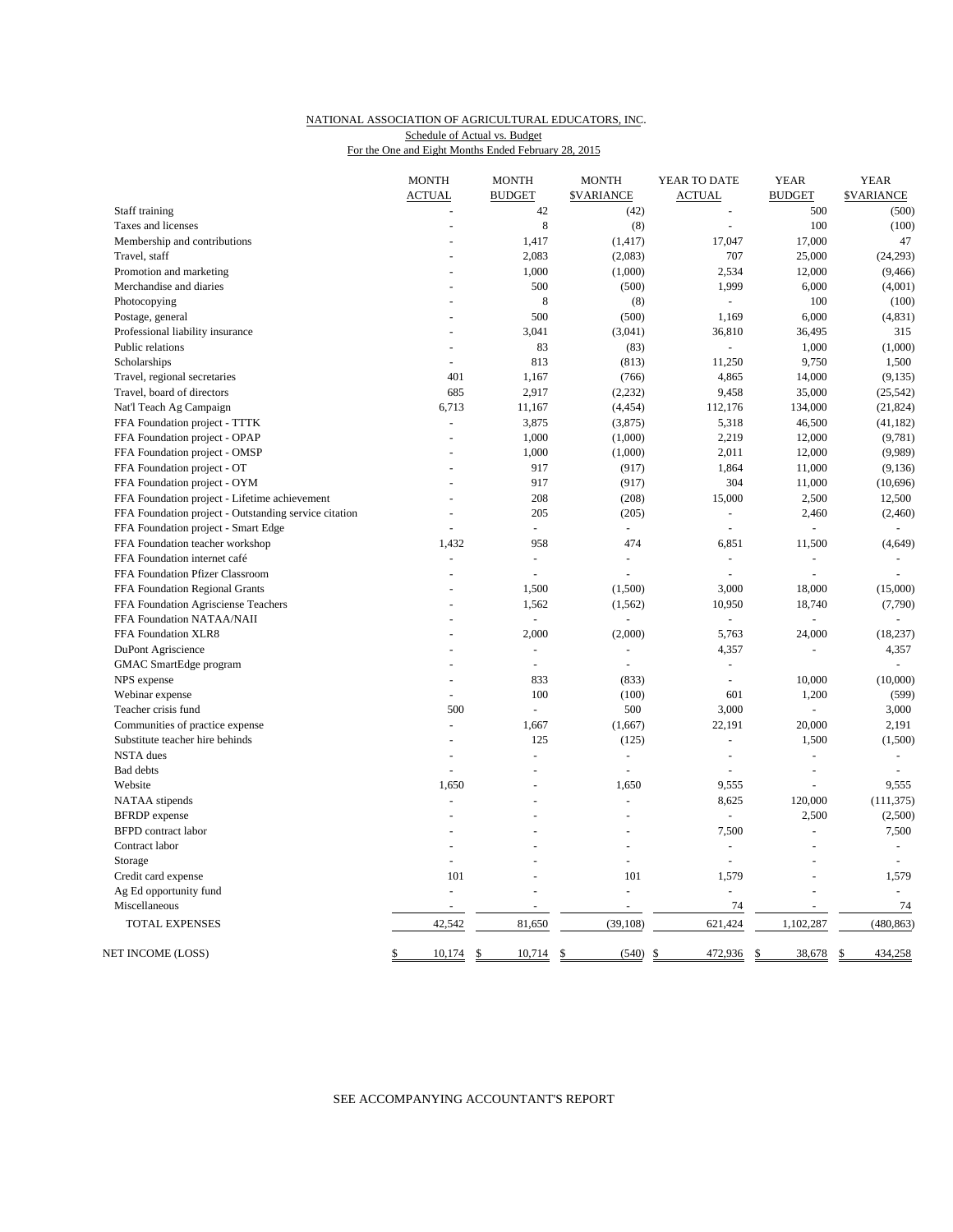### NATIONAL ASSOCIATION OF AGRICULTURAL EDUCATORS, INC.

Schedule of Convention Revenue and Expenses For the One and Eight Months Ended February 28, 2015

|                                           | <b>MONTH</b><br><b>ACTUAL</b> | <b>MONTH</b><br><b>BUDGET</b> | <b>MONTH</b><br><b>\$VARIANCE</b> | YEAR TO DATE<br><b>ACTUAL</b> | <b>YEAR</b><br><b>BUDGET</b> | <b>YEAR</b><br><b>\$VARIANCE</b> |
|-------------------------------------------|-------------------------------|-------------------------------|-----------------------------------|-------------------------------|------------------------------|----------------------------------|
| <b>REVENUE</b>                            |                               |                               |                                   |                               |                              |                                  |
| Convention, registration                  | \$                            | \$<br>8,333                   | \$<br>$(8,333)$ \$                | 108,443 \$                    | 100,000                      | 8,443<br>\$                      |
| Convention, tickets/workshops             |                               |                               |                                   |                               |                              |                                  |
| Convention, trade show                    |                               |                               |                                   | 1,810                         |                              | 1,810                            |
| Convention - Ideas Unlimited              |                               |                               |                                   |                               |                              |                                  |
| <b>Convention - Teacher Mentor</b>        |                               |                               |                                   |                               |                              |                                  |
| Convention scholarship fund               |                               |                               |                                   | 1,486                         |                              | 1,486                            |
| Convention, sponsorships - FFA Foundation |                               | 2.917                         | (2,917)                           | 48,640                        | 35,000                       | 13,640                           |
| Convention, host state social             |                               | $\overline{\phantom{a}}$      |                                   | 8,897                         |                              | 8,897                            |
| Convention, sponsorships                  |                               | 1,333                         | (1, 333)                          | 10,850                        | 16,000                       | (5,150)                          |
| <b>TOTAL REVENUE</b>                      |                               | 12,583                        | (12, 583)                         | 180,126                       | 151,000                      | 29,126                           |
| <b>EXPENSES</b>                           |                               |                               |                                   |                               |                              |                                  |
| Convention, plaques and trophies          |                               | 242                           | (242)                             | 4,765                         | 2,900                        | 1,865                            |
| Convention, printing                      |                               |                               |                                   | 1,854                         | $\overline{\phantom{a}}$     | 1,854                            |
| Convention, miscellaneous                 |                               |                               |                                   | $\overline{\phantom{a}}$      |                              |                                  |
| Convention, awards                        |                               |                               |                                   | 5,175                         | 7,000                        | (1,825)                          |
| Convention, photography                   |                               |                               |                                   | $\overline{\phantom{a}}$      |                              |                                  |
| Convention, meal functions                |                               | 833                           | (833)                             | 2,535                         | 10,000                       | (7, 465)                         |
| Convention, promotion and marketing       |                               | 208                           | (208)                             | 3,325                         | 2,500                        | 825                              |
| Convention, postage and shipping          |                               | 167                           | (167)                             | ä,                            | 2,000                        | (2,000)                          |
| Convention, equipment rental              |                               | 1,500                         | (1,500)                           |                               | 18,000                       | (18,000)                         |
| Convention, workshops                     |                               | $\overline{a}$                |                                   |                               |                              |                                  |
| Convention, host state social             |                               | ÷                             |                                   | 8,890                         |                              | 8,890                            |
| Convention, speakers                      |                               |                               |                                   | ÷.                            |                              |                                  |
| Convention, trade show expense            |                               |                               |                                   |                               |                              |                                  |
| Convention, tour expenses                 |                               |                               |                                   |                               |                              |                                  |
| Convention, committee expense             |                               | 379                           | (379)                             | 2,112                         | 4,550                        | (2, 438)                         |
| Convention, sponsorships - FFA Foundation |                               | 2,917                         | (2,917)                           | ä,                            | 35,000                       | (35,000)                         |
| Convention, travel/board of directors     |                               | 1,167                         | (1, 167)                          | 4,422                         | 14,000                       | (9,578)                          |
| Convention, staff travel                  |                               | 583                           | (583)                             | 2,718                         | 7,000                        | (4, 282)                         |
| Convention, other travel                  |                               | $\frac{1}{2}$                 | ÷,                                | ÷,                            |                              | $\sim$                           |
| <b>TOTAL EXPENSES</b>                     |                               | 7,996                         | (7,996)                           | 35,796                        | 102,950                      | (67, 154)                        |
| <b>NET INCOME (LOSS)</b>                  | \$                            | \$<br>4,587                   | \$<br>$(4,587)$ \$                | 144,330                       | 48,050<br>-\$                | 96,280<br>\$                     |